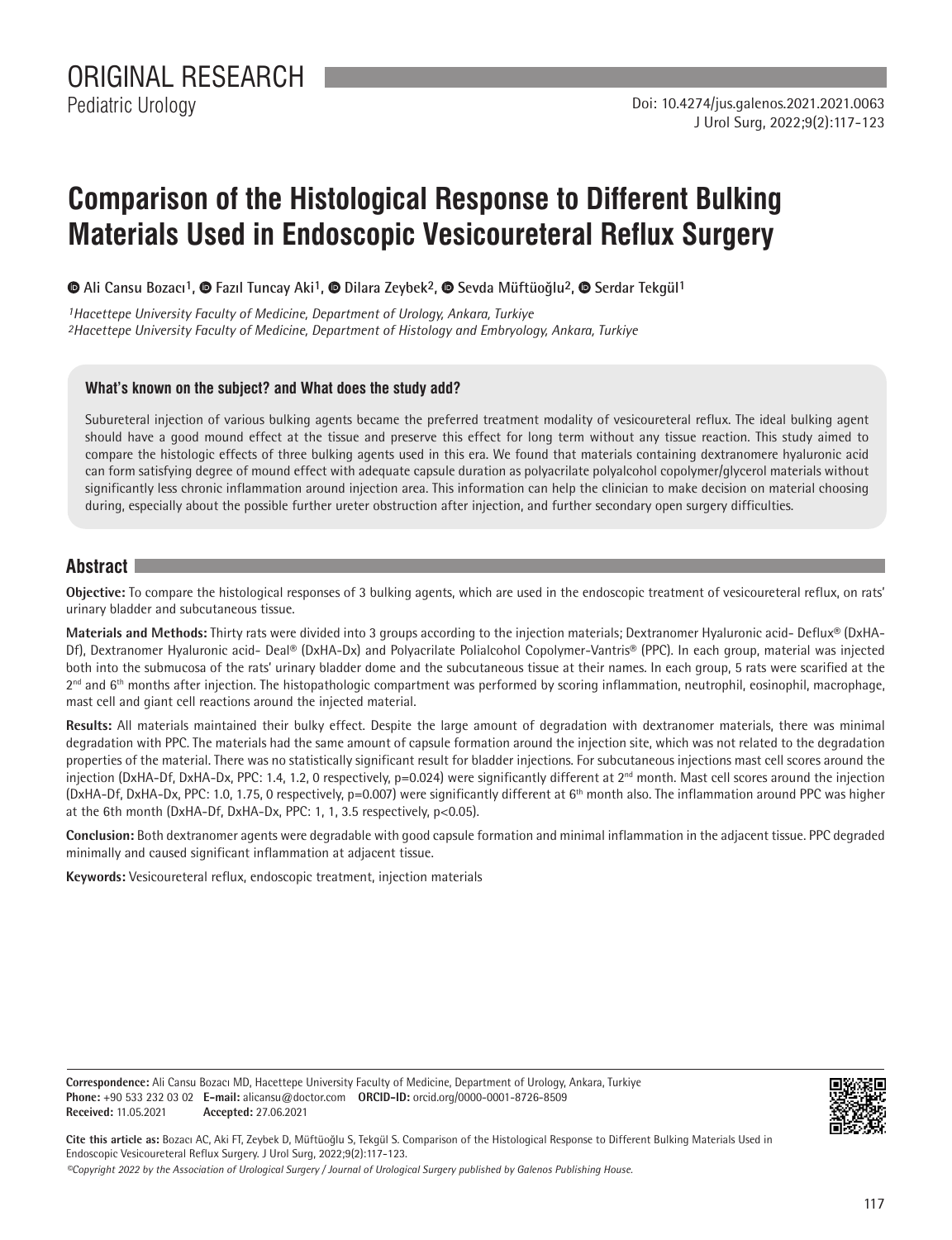# **Introduction**

In the last two decades, subureteral injection of various bulking agents has become the preferred treatment modality of vesicoureteral reflux (VUR). This relatively easy, safe and efficient method increases the intravesical length of ureters, narrows the ureter lumen, and fixes the lower end of the ureter in the bladder wall by local fibrosis. The ideal bulking agent should have a good mound effect at the tissue and preserve this effect for a long term without any tissue reaction. The injection should be easy to apply and the material must be stable at its injection area without local or distant migration. The durability of the bulking agent and local tissue reaction are key elements, which also have significant impacts on the success of treatment.

The success of the endoscopic technique depends on many different factors such the reflux grade (1,2), voiding dysfunction (3), operator (2), and physicochemical properties of the injected material (4). Therefore, clinic studies do not seem suitable in terms of comparing only the injection materials' role in success. The purpose of this animal model is to compare the histological responses of 3 injection materials (2 different dextranomer materials, 1 polyacrylate material) on rat bladder and subcutaneous tissue and interpret the results with possible clinical situations.

## **Materials and Methods**

#### **Animals**

The Institutional Care and Use Committee approved (Hacettepe University Animal Experimentations Local Ethics Board 2010/25-3) the study design, and researchers were accredited by Guidelines of Responsible Use and Human care. A total of 30 healthy male adult Sprague-Dawley rats grown to mean 352 grams (328-424 gr) and maintained at Hacettepe University Faculty of Medicine Experimental Animal Laboratory in temperature-controlled cages and a dark-light circle with free access to water and food.

#### **Procedure**

All injections and surgical interventions were performed out with sterile technique under general anesthesia with intraperitoneal xylazin 5 mg/kg and ketamine 15 mg/kg. Thirty rats were grouped into 3 for each material and sacrificed with carbon monoxide at  $2^{nd}$  and  $6^{th}$  months after the injections.

The three injection materials commercially available were compared in this study:

1. Dexell® (İstem Medikal, Ankara, Turkey (DxHA-Dx): Dextranomer microspheres 50 mg\1 cc, Hyaluronic acid 17 mg\1 cc, Sodium chloride 6.9 mg\1 cc

2. Deflux® (Q-Med AB, Uppsala, Sweden) (DxHA-Df): Dextranomer microspheres 50 mg\1cc, Hyaluronic acid 15 mg\1 cc, Sodium chloride 6.9 mg\1 cc

3. Vantris® (Promedon, Cordoba, Argentina) (PPC): Polyacrylate polyalcohol copolymer 60%, glycerol 40%.

The same researcher (A.C.B) performed all injections. PPD needles were adapted to commercial injectors containing study materials and scaled by 0.1 cc. The hair on the nape and abdomen was shaved. 0.1 cc of material was injected subcutaneously into the midline of the napes of the animals. Afterwards, bladder was exposed through 2 cm long vertical suprapubic incisions and emptied with palpation. Bladders were held with atraumatic forceps and traction was performed from the lateral walls. 0.1 cc of study material was injected into bladder wall at the dome. The abdomens were sutured and closed.

#### **Outcomes**

The experiments were terminated at  $2^{nd}$  and  $6^{th}$  month. After scarification, injection sites in the names were excised with 0.5 cm lateral margin. Abdomens were re-explored through the previous incision site, and bladders were removed by excising through the bladder neck. Excised tissues were kept in 10% formalin solution and prepared for inspection under a light microscope. 5 μm thick slides were stained with Hematoxylin-Eosin and Masson's trichrome.

Two histologists who were blinded to the groups examined and photographed the slides. Capsule thickness was measured using Leica Application Suite Programme®. Neutrophils, eosinophils, macrophages, mast cells, and giant cells around the injected material were counted and scored as described by Raut et al. (5) (Table 1).

#### **Statistical Analysis**

Statistical analyses were performed using SPSS 15.0 Program<sup>®</sup> and p<0.05 was considered as significant. Subgroups (classified according to time of sacrifice) were compared with Kruskal-Wallis tests. Conover's two-sample squared rank test for equality of variance was used to determine the subgroup leading to the difference.

**Table 1. Scoring of inflammatory cells according to Raut et al scoring system (5). (Counted in 1 microscopic field under x40 magnification)**

| <b>Score</b> | Number of cells counted |  |  |
|--------------|-------------------------|--|--|
|              | None                    |  |  |
|              | $1-5$ cells             |  |  |
|              | $6-15$ cells            |  |  |
| 3            | 16-25 cells             |  |  |
|              | $\geq$ 26 cells         |  |  |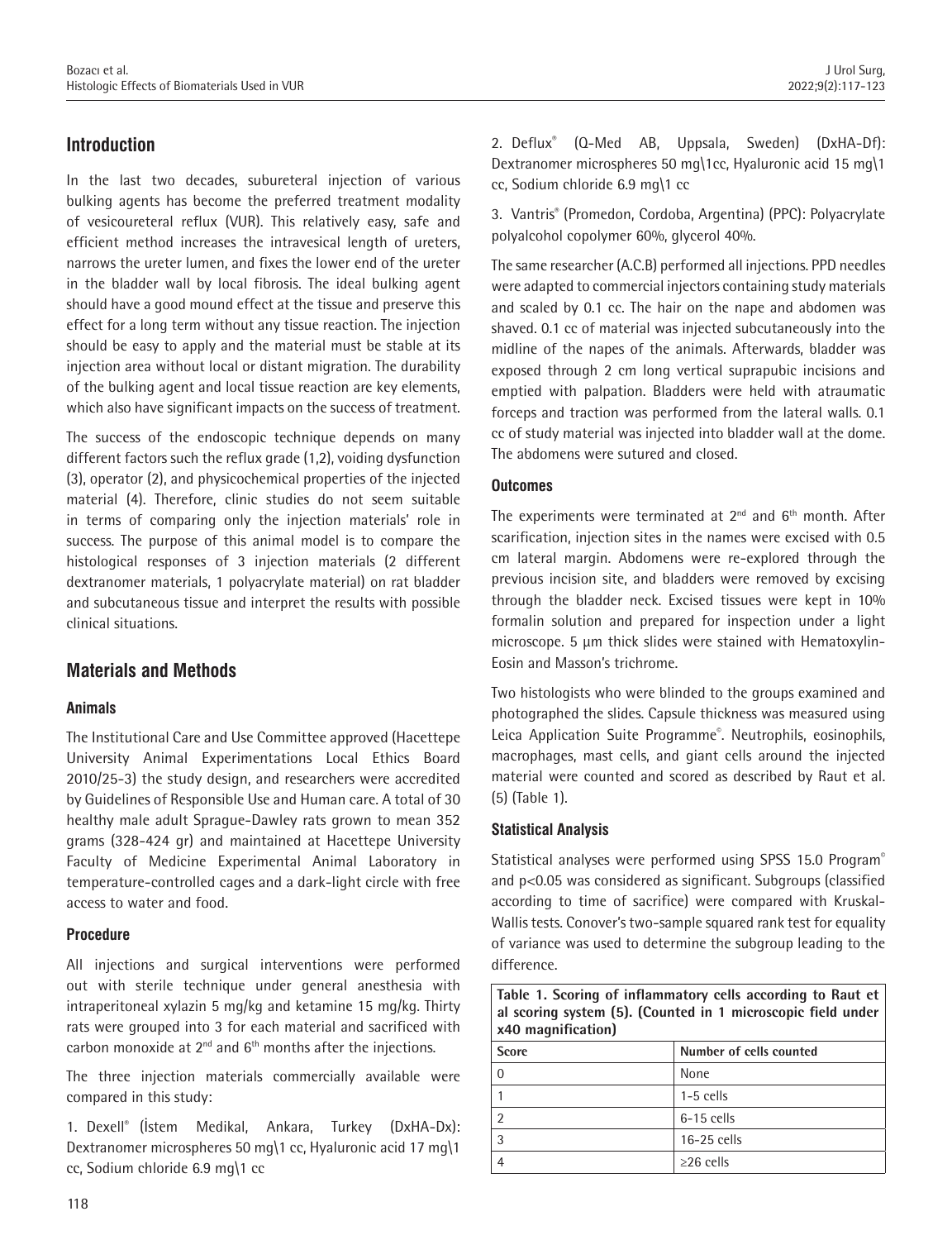# **Results**

#### **a. Histological Findings in Bladder Sections**

During scarification, in some urinary bladders, there were no injection materials at the site of injection. Also, in their histological sections, no injection materials were seen. That is most probably the result of the thin bladder wall of rats and the leakage of material into the lumen or peritoneum after injection, which was an expected result after our pilot study. That is why we planned also to have injections into the subcutaneous tissue. The missing data was distributed equally into the groups and this error did not affect our statistical compartments. In specimens harboring the materials, biomaterials were concentrated within the lamina propria between the epithelial and muscular layers of the urinary bladder, which caused flattening of the overlying epithelium and protrusion into the lumen slightly. Microspheres could both be seen with full of material or empty at the injection area of each material. Capillaries and cellular infiltration, including active fibroblasts and infiltrative cells (especially lymphocytes) and rare multicellular giant cells,

were observed within and around the microsphere groups (Figure 1). Lymphocytes and occasional mast cells were present outside the capsule, which was made of collagen fibrils and fibroblasts starting from the  $2<sup>nd</sup>$  month groups. Degraded empty microspheres could have seen in  $2^{nd}$  and  $6^{th}$  month groups for each biomaterial.

Degradation of DxHA-DX and DxHA-DF was observed to get started earlier and to be completed at  $6<sup>th</sup>$  month sections. However, the degradation of PPC was minimal with persisting full microspheres in  $6<sup>th</sup>$  month sections.

For an objective comparison, infiltration and inflammatory cells were scored, and mean capsule thicknesses were calculated for each group (Table 2 and 3).

Both in  $2^{nd}$  and  $6^{th}$  month sections, all three groups were similar for all parameters (Table 3). Observationally, capsular and intracapsular collagen fibers were thicker, giant cell response was weaker and lymphocytic infiltration around the capsule was prominent in the PPC group, however there were no statistical differences among the groups (Table 2 and 3).



Figure 1. Bladder sections at 6<sup>th</sup> month. A. DxHA-Df (Deflux) injection site. Most of the microsphers are degraded (blue arrow), unique full microsphers are still exist rarely (red arrow). Bulking effect is seen, flattering of overlying epithelium and protrusion into the lumen slightly. (Hemotoxylin & eosin staining, x25). C. PPC (Vantris) injection site. Most of the microsphers are not degraded (red arrows), unique degraded microsphers are seen (blue arrow). Bulking effect is seen, flattering of overlying epithelium and protrusion into the lumen slightly. (Hemotoxylin & eosin staining, x25). B. Inside of the DxHA-Df (Deflux) injection site. Capillaries and cellular infiltration including active fibroblasts (orange arrows) and infiltrative cells (especially lymphocytes) and rare multicellular giant cells (green arrow) were observed within and around the microsphere groups (Hemotoxylin & eosin staining, x100). D. Inside of the PPC (Vantris) injection site. Capillaries and cellular infiltration including active fibroblasts and infiltrative cells (especially lymphocytes) and rare multicellular giant cells (green arrow) were observed within and around the microsphere groups (Hemotoxylin & eosin staining, x100)

PPC: Polyacrilate Polialcohol Copolymer-Vantris, DxHA-Df: Dextranomer Hyaluronic acid- Deflux®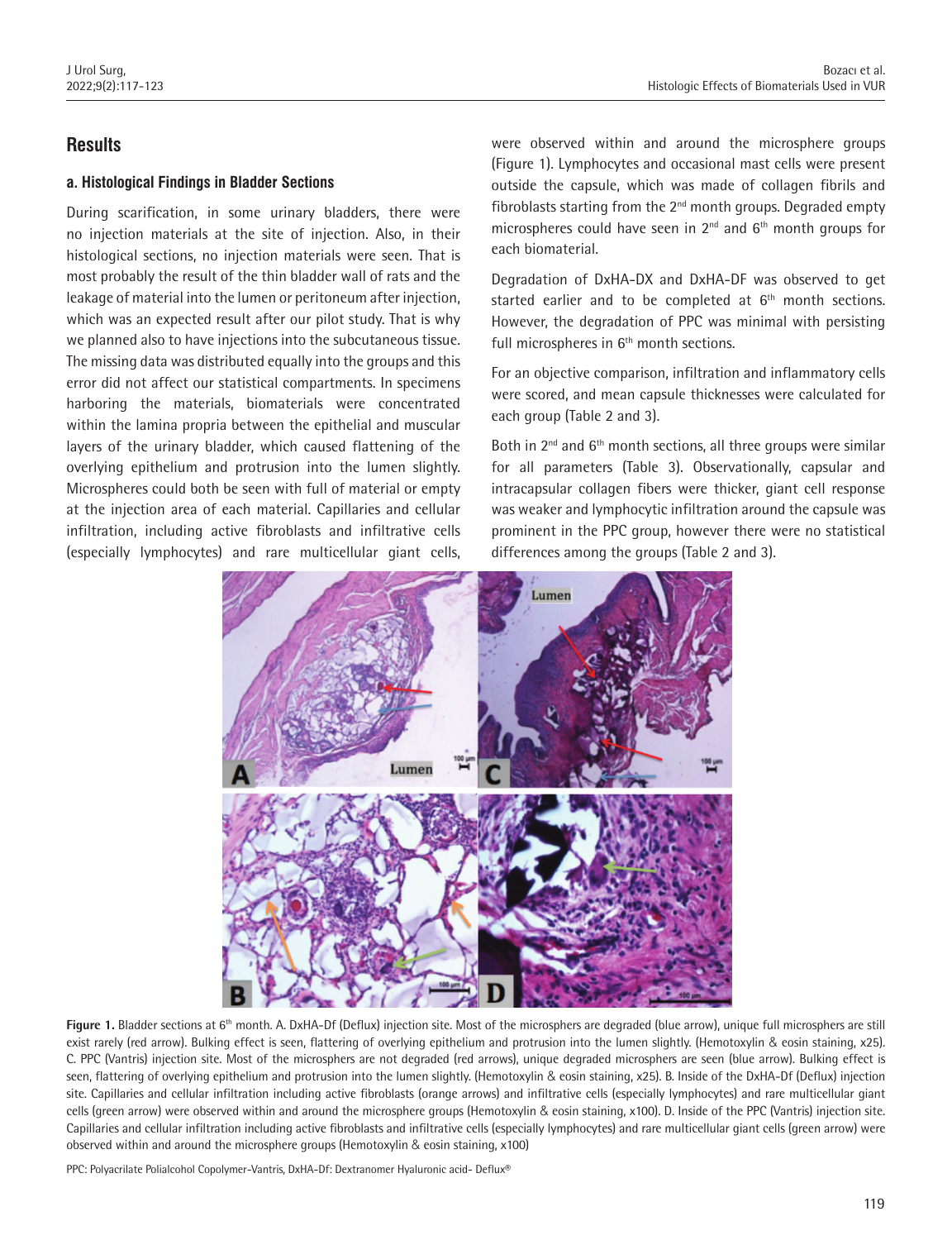#### **b. Histological Findings in Subcutaneous Tissues**

Majority of 2nd and 6th month sections in DxHA-DX and DxHA-DF groups showed complete degradation, whereas degradation was minimal in the PPC group (Figure 2).

Although collagen fibers between and around the PPC microspheres seemed thicker, mean capsule thicknesses of the three groups were found to be statistically similar (Table 2).

Mast cell infiltration around the capsule was higher in DxHA materials ( $p=0.024$  in  $2^{nd}$  month and  $p=0.007$  in  $6^{th}$  month sections). Overall, inflammatory infiltration around the injection site was prominent in  $6<sup>th</sup>$  month sections of the PPC group (p<0.05). The rest of the histological parameters were statistically the same (Table 3).

| Table 2. Median (min-mix) capsule thickness (µm) of the groups |                         |                                                                                            |                              |  |  |  |  |
|----------------------------------------------------------------|-------------------------|--------------------------------------------------------------------------------------------|------------------------------|--|--|--|--|
|                                                                |                         | $2^{nd}$ month                                                                             | $6th$ month                  |  |  |  |  |
|                                                                | DxHA-DX<br>$(n=2/3)$    | 73.70<br>$(69.20 - 78.20)$                                                                 | 66.77<br>$(64.34 - 69.20)$   |  |  |  |  |
| Urinary<br>bladder                                             | DxHA-DF<br>$(n=3/5)$    | 69.62<br>$(65.48 - 73.76)$                                                                 | 73.22<br>$(68.94 - 77.33)$   |  |  |  |  |
|                                                                | PPC $(n=3/5)$           | 68.59<br>$(66.28 - 70.90)$                                                                 | 73.20<br>$(68.91 - 75.83)$   |  |  |  |  |
|                                                                | DxHA-DX<br>$(n=5/4)$    | 77.78<br>$(73.60 - 85.80)$                                                                 | 99.23<br>$(95.70 - 102.47)$  |  |  |  |  |
| <b>Subcutaneos</b><br>tissue                                   | DxHA-DF<br>$(n=5/4)$    | 85.57<br>$(79.59 - 89.02)$                                                                 | 89.22<br>$(86.47 - 107.81)$  |  |  |  |  |
|                                                                | <b>PPC</b><br>$(n=3/4)$ | 84.11<br>$(80.70 - 84.52)$                                                                 | 114.58<br>$(88.64 - 131.10)$ |  |  |  |  |
|                                                                |                         | Number of rats at 2 <sup>nd</sup> /6 <sup>th</sup> months. (Kruskall-Wallis test, p>0.005) |                              |  |  |  |  |

# **Discussion**

The majority of the materials used in endoscopic treatment of VUR were abandoned either due to their migration to distant tissues, rapid loss of mass effect, or granuloma formation (4,6). DxHA-Df is a biodegradable material containing cross-linked 80-120 μm dextranomer microspheres in a stabilized sodium hyaluronic acid carrier medium gel. The gel is absorbed the following injection, and microspheres induce a rapid fibroblast migration and collagen synthesis leading to the capsule formation. While high success rates for short-medium term ranging between 68 and 92% were reported (4,7-9); longterm recurrence rates necessitate to research on new materials. DxHA-DX is another biodegradable dextranomer gel with similar physical and chemical properties. PPC is a non-bio-degradable synthetic material as 320 μm microspheres in glycerol solution. Due to its large molecular size, its distant migration is unlikely, and the mass effect seems persistent for long term (10).

Microsphere sizes and counts were similar throughout the study period in both tissues and all groups. Degradation of DxHA-DX and DxHA-DF began and were completed earlier than PPC, as expected due to the synthetic non-biodegradable nature of the PPC molecule.

Ideally, the capsule formation should start early and persist for a long time. Dx-HA materials triggered capsule formation around  $2<sup>nd</sup>$  month and persisted at the  $6<sup>th</sup>$  month sections independent of degradation. PPC group, capsule formation and thickness were similar to other groups in  $2^{nd}$  and  $6^{th}$  month sections. Also, the capsule formation in the urinary bladder and

|                          |                   | <b>Urinary Bladder</b> |                |              |                     | <b>Subcutaneous Tissue</b> |              |                |                 |
|--------------------------|-------------------|------------------------|----------------|--------------|---------------------|----------------------------|--------------|----------------|-----------------|
| <b>Infiltration</b>      |                   | Neutrophils            | Eosinophil     | Mast cells   | <b>Infiltration</b> | Neutrophils                | Eosinophil   | Mast cells     |                 |
|                          | DxHA-DX $(n=2/5)$ | $0.5(0-1)$             | $\mathbf 0$    | $0.5(0-1)$   | $0.5(0-1)$          | $1.6(1-3)$                 | $\bf{0}$     | 0.2(1)         | $1.2(1-2)^{*}$  |
| month<br>2 <sup>nd</sup> | DxHA-DF $(n=3/5)$ | $1.3(1-4)$             | $\mathbf{0}$   | $1(0-2)$     | $1(0-2)$            | 3(3)                       | $\mathbf{0}$ | $0.6(0-1)$     | $1.4(1-2)*$     |
|                          | PPC $(n=3/3)$     | $3.3(3-4)$             | $0.33(0-1)$    | $\Omega$     | $0.33(0-1)$         | $3(1-4)$                   | 0            | $\mathbf{0}$   | $0^*$           |
|                          | DxHA-DX $(n=3/4)$ | $2(1-4)$               | $\overline{0}$ | $\mathbf{0}$ | $0.33(0-1)$         | $1(0-3)*$                  | $\mathbf{0}$ | $\overline{0}$ | $1.75(1-2)^{*}$ |
| $6th$ month              | DxHA-DF $(n=5/4)$ | $1.6(1-2)$             | $0.2(0-1)$     | $0.6(0-1)$   | $1(0-3)$            | $1(0-3)*$                  | $\mathbf{0}$ | $\mathbf{0}$   | $1(1)^{*}$      |
|                          | PPC $(n=5/4)$     | $2(1-4)$               | $\mathbf 0$    | $1(0-2)$     | $0.6(0-1)$          | $3.5(3-4)$ *               | $\mathbf{0}$ | $\Omega$       | $0^*$           |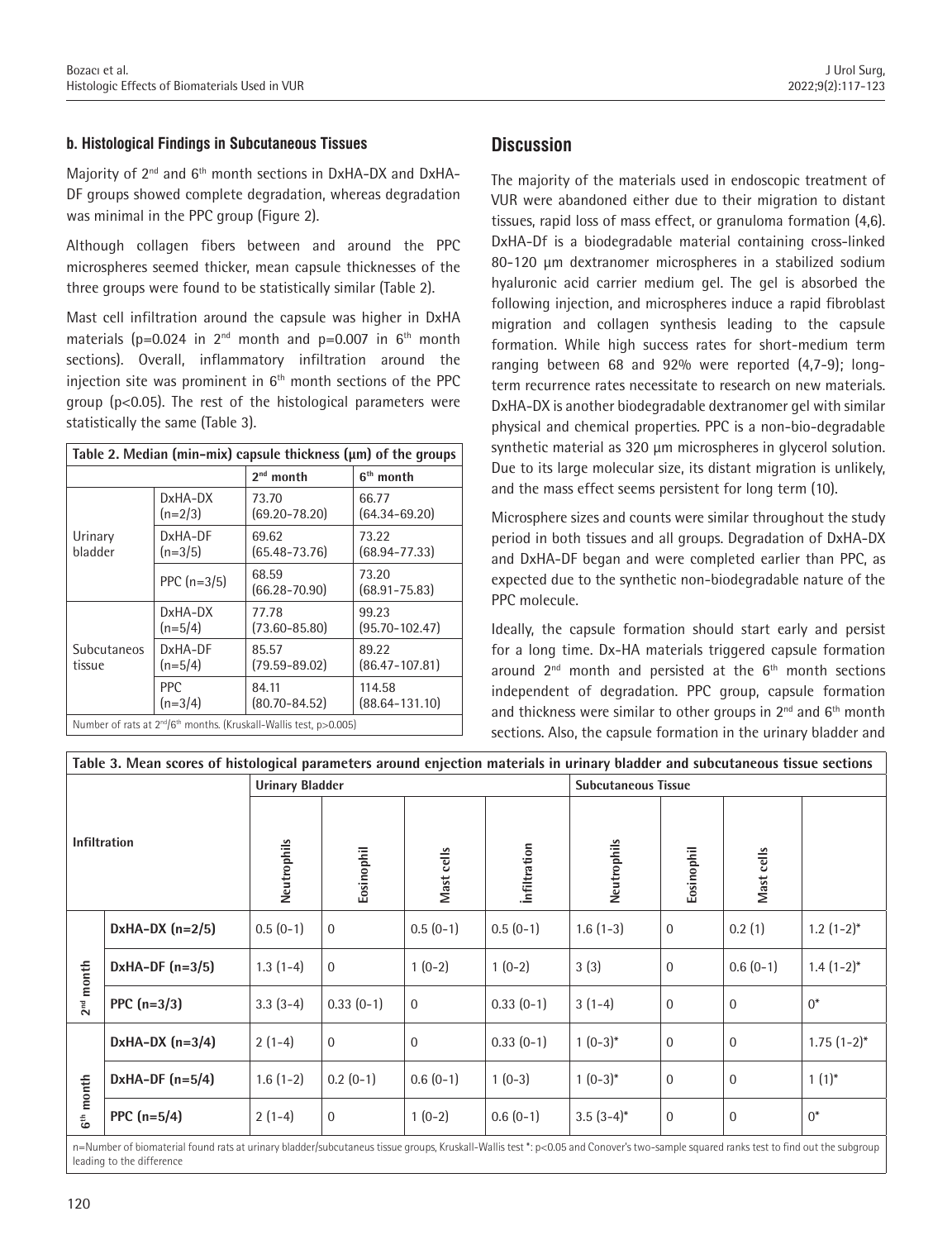subcutaneous tissue sections was similar in all groups (Table 2). Therefore, we can state that the quality and persistence of capsule seems unrelated to degradability of the materials and the tissue properties (Figure 3). Ormaechea et al. (10) reported fibrous capsule thickness reaching 70 μm around non-degraded PPC without significant inflammatory or pathologic infiltration 1 year after injection in dog ureters. Researchers attributed the low long-term recurrence rate after VUR treatment with PPC to non-biodegradable nature of the material in their clinical study (11). However, we think that such a conclusion can only be possible with prospective randomized trials on many control groups in which other (both biodegradable and nonbiodegradable) biomaterials are also used, and clinical success rates or histological features are compared in longer time intervals. Unfortunately, in this study we do not have long-term (1 year or longer) data. Contrary to the findings of Ormaechea et al. (10), we saw prominent inflammation around PPC in  $6<sup>th</sup>$ month sections (Table 3).

Although some giant cells could be seen inside the materials, we did not see any granuloma formation both inside and outside all material injections except one rat's bladder in the DxHA-Dx group. As Stenberg et al. (12) mention in their study, giant cells are expected within dextranomer injection



Figure 2. Amount of degradation in subcutaneous tissue of different materials at 2<sup>nd</sup> and 6<sup>th</sup> months. For DxHA materials degradation starts early and nearly completes in  $6<sup>th</sup>$  month. But most of the injection material stays in PPC at  $6<sup>th</sup>$  month. (Hematoxylin & Eosin, x25 magnification at light microscope, scale at the bottom: 100μm)

PPC: Polyacrilate Polialcohol Copolymer-Vantris, DxHA: Dextranomer Hyaluronic acid



Figure 3. Capsule formations. (6<sup>th</sup> month, subcutanous tissue). All three materials have statistically equal amount of capsule formation. A. DxHA-Dx (Masson's trichrome x200), B. DxHA-Df (Masson's trichrome x200), C. PPC (Hematoxylene-Eosin x25)

PPC: Polyacrilate Polialcohol Copolymer-Vantris, DxHA-Df: Dextranomer Hyaluronic acid- Deflux®, DxHA-Dx: Dextranomer Hyaluronic acid- Deal®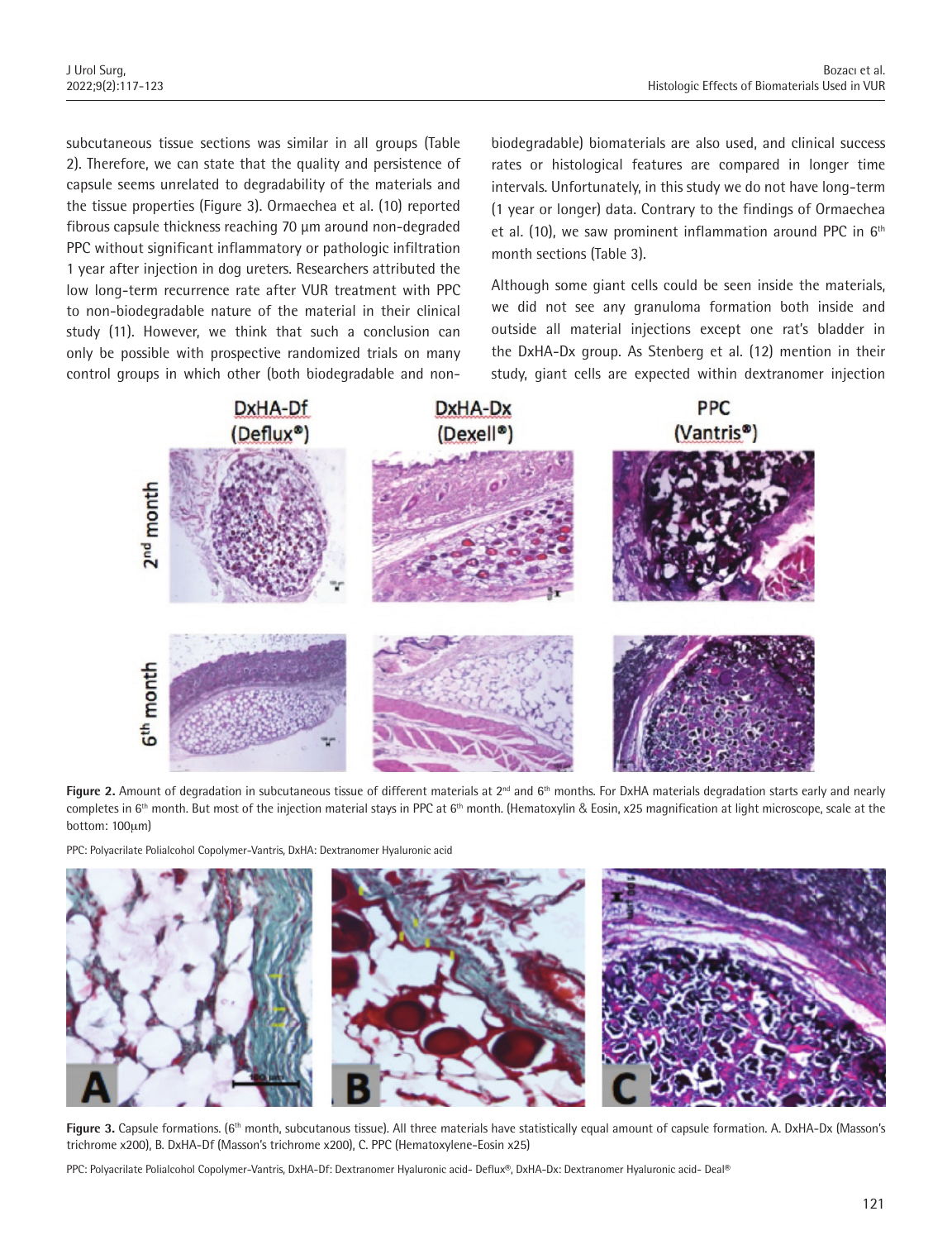area with collagen fibers as a result of the natural remodeling process. Giant cell reaction in the injection site is replaced by fibrosis and connective tissue formation during degradation progress. Mononuclear cell migration, mostly lymphocytes, was infiltrated full microspheres in early sections. As degradation proceeded, this infiltration was replaced by fibroblasts to start collagen formation and form a honeycomb appearance of empty microspheres. Previously, Broderick et al. (7) attributed failure of endoscopic VUR treatment in a 6-year-old child to phagocytosis of the injected material by giant cells shown in histological sections of distal ureters 5 months after the operation. Also, Alkan et al. (13) reported granuloma formation in 43.3% of the animals. However, we found a granuloma formation in only one histological section, which was obtained from the urinary bladder of one animal from the DxHA-Dx group. Therefore, we think that this pathological aggravation of the giant cell reaction is not a common feature and probably depends on host-specific factors rather than material properties.

Mast cell scores were higher for DxHA groups significantly for both  $2^{nd}$  and  $6^{th}$  months in subcutaneous tissue specimens (Table 3). As is known, tryptase secretion of these mast cells promotes the conversion of fibroblasts to myofibroblasts, which synthesis matrix elements of new connective tissue (14). It was just a slight difference in terms of cell number, which is not pathologic in a normal tissue reaction. Also, eosinophilic infiltration is nearly absent in specimens obtained from all groups in all periods. So, both findings suggest that mast cells are elements of a normal inflammatory process rather than an immunologic/allergic reaction, and biomaterials are similar in terms of allergic/immunogenic potential.

Kajbafzadeh et al. (15) compared the short- and long-term  $(1<sup>st</sup>$ and 6<sup>th</sup> months) local tissue reactions against PPC and DxHA-Df in bladders of eight rabbits. Inflammation markers (leucocyte common antibody and CD68) were significantly higher in the PPC group, both for short- and long-term specimens. While mild fibrosis of the DxHA-Df group in the short term subsided to non-noticeable levels in the long-term; severe fibrosis of the PPC group in the  $1<sup>st</sup>$  month only decreased to a moderate level in 6<sup>th</sup> month. Our results overlap with this recent study. Also, we establish that a significantly persistent chronic inflammatory reaction continues around PPC material. This finding may indicate out continuous foreign body reaction and inflammation around non-biodegradable material, which may increase periureteral fibrosis causing an ureteral obstruction.

As we reviewed the literature, common conclusion of authors is to have a long term follow up endoscopically treated reflux patients, to detect reflux failure and upper urinary tract obstructions, for all kinds of injection materials. Data about the patients who needed urinary diversions (JJ stents/percutaneous nephrostomies) and open surgical repairs have been reported

in many endoscopic treatment series (16-19). Although it is not objective to compare the role of the injection material in obstruction with these published papers, it can be realized that PPC has a higher potential risk of obstruction with less amount of material (20). These histological responses we detected might be a part of the puzzle for the explanation of the relatively higher postoperative obstruction (1.2-6.6%) reported in the PPC series (14,21,22). After our rat study, we believe that the sustaining inflammation around the PPC injection site can be a possible cause of obstructions. For an objective conclusion, we need long-term clinical results of case series, and meta-analysis to compare the results/complications of different materials.

### **Study Limitations**

The small size of animals' urinary bladders led to difficulties in obtaining a standard injection volume and exact determination of material volumes. That's why we also injected all materials into the subcutaneous tissue of the napes of animals, to reach the nearly same injection volume for an objective outcome. Flattering the overlying bladder epithelium at the injection site is annotated as the maintenance of the mass effect.

Like other animal studies, this study also is far from making certain conclusions about the long-term results as maintaining bulking effect, the inflammation state, malignancy/immunologic complications. Long-term results of clinical case series, and meta-analysis comparing the results/complications of different materials can help us have more objective conclusions.

# **Conclusion**

All used biomaterials in this study formed adequate capsule formation and maintained mass effect throughout the study period without toxic, immunologic, or neoplastic reactions. DxHA was seen to be degraded almost completely, whereas PPC was degraded only minimally at the end of the study. However, this finding cannot guarantee long-term effectiveness of PPC and randomized controlled studies conducted in longer periods on larger samples are needed. Long lasting and prominent inflammation around PPC may result in periureteral fibrosis and lack of pliability resulting in ureteral obstructions. Histological evaluations of the lower ends of ureters in cases that undergo ureteroneocystostomy after failed endoscopic treatments provide invaluable data.

#### **Ethics**

**Ethics Committee Approval:** The Institutional Care and Use Committee approved (Hacettepe University Animal Experimentations Local Ethics Board 2010/25-3) the study design, and researchers were accredited by Guidelines of Responsible Use and Human care.